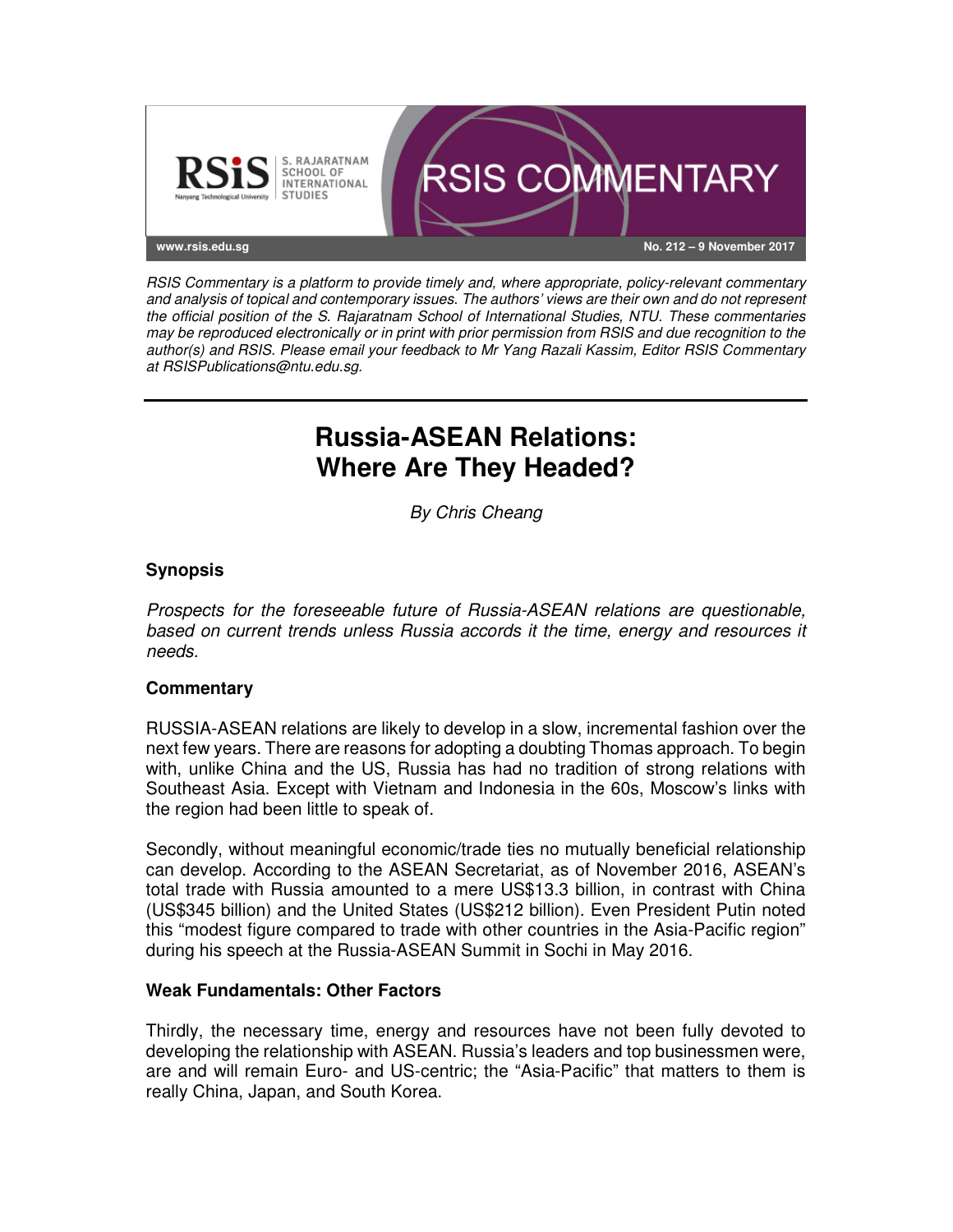Russia's top trading partners in 2016 were the Netherlands, China, the Federal Republic of Germany, with South Korea and Japan in 7th and 10th place respectively. It is difficult to conceive this pattern changing with respect to ASEAN in the next five, or even 10 years.

Finally, managing the current tensions in Russia's relations with the US and the European Union, the Ukraine and Syrian crises, as well as relations with China, will occupy most of Russia's attention for the next few years.

President Putin is expected to emerge the victor in the 2018 elections. His energy, attention and focus for the six years after that, will be concentrated on consolidating his legacy, being the longest-serving Russian leader, apart from Stalin.

If he devotes any time to foreign affairs, it would be focused on the areas critical to Russia's foreign policy such as the US, Ukraine and Syria. ASEAN cannot hope to be on his foreign policy agenda.

#### **Economic Challenges Ahead**

The most important challenge is to realise the economic potential in the relationship. The Overview of ASEAN-Russia Dialogue Relations dated October 2017 provides a guide to the direction of the relationship. While socio-cultural and politico-security cooperation has been moving forward, it is the economic aspect which will drive the overall relationship into the future.

In his Sochi speech, President Putin highlighted cooperation in projects in agriculture; oil and gas production; joint technology and innovation alliances; fuel and energy; mining; railway construction; and Russian GLONASS satellite navigation system. It remains to be seen whether the projects will bear fruit.

Given Russia's role as top energy exporter worldwide, Putin argued that Russia could satisfy ASEAN's growing electricity needs by supplying energy on a long-term basis, and also offered ASEAN Russia's new-generation nuclear power plant projects. Indeed, the Overview also noted that "energy is viewed as a promising area for cooperation between ASEAN and Russia", including civilian nuclear energy.

#### **Reservations in Relations**

However, here one encounters some reservations. Firstly, some ASEAN countries themselves are energy producers and exporters (Indonesia, Malaysia and Brunei). Secondly, nuclear power as a real alternative to fossil fuels and renewable energy has yet to take firm root in ASEAN.

Indeed, Dr Sanjay Kuttan, Programme Director in the Energy Research Institute of Nanyang Technological University rightly pointed out that given the high cost and safety concerns, "nuclear power will not feature soon in ASEAN's energy mix for at least the next 20 years". In any event, Russia would certainly face stiff competition from the US, Japan and EU in the nuclear power plant business.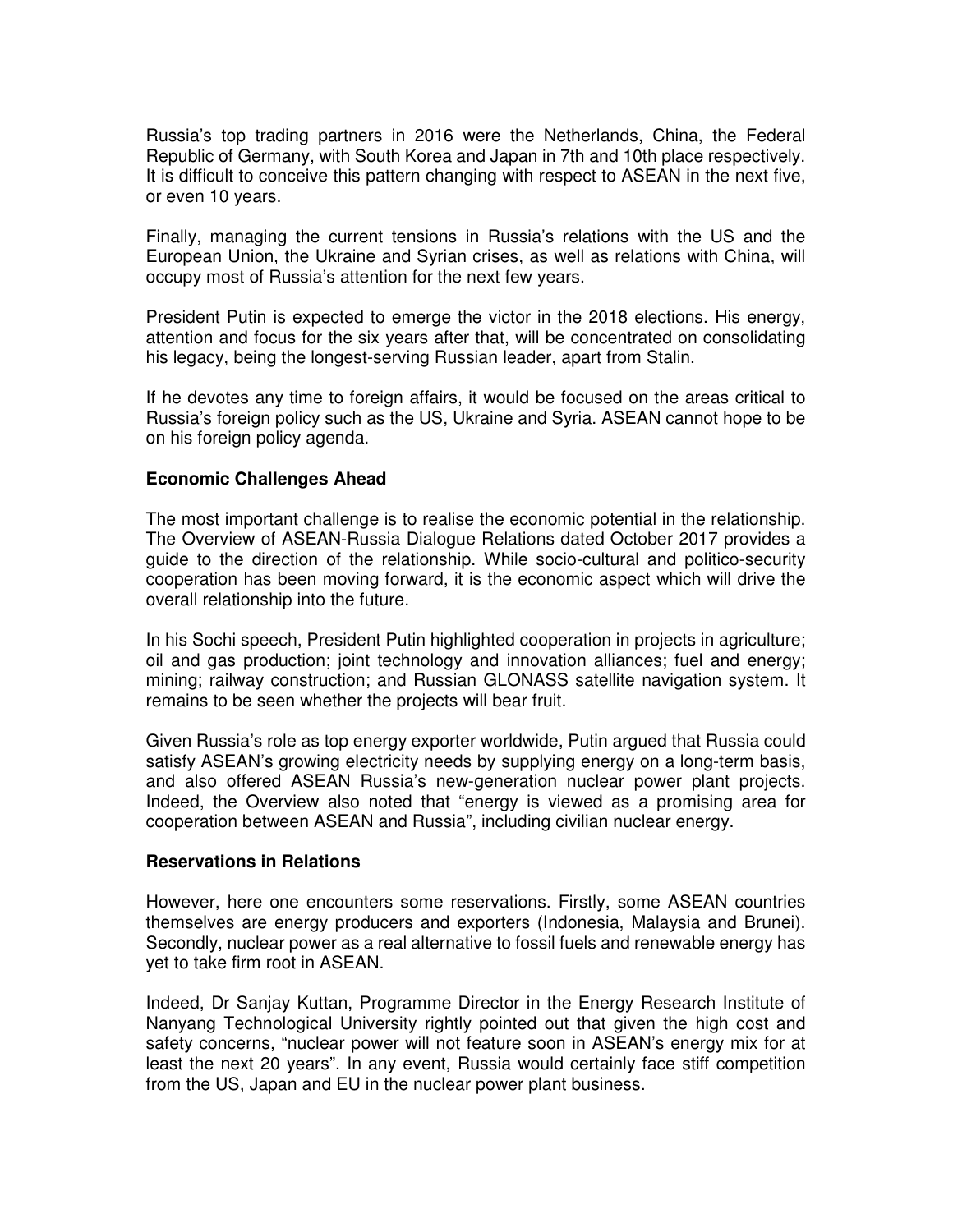Thirdly, with respect to cooperation in promoting renewable energy, there have been conflicting signals from Moscow. Igor Sechin, head of Rosneft, a leading Russian oil producer, said in an interview with Russian daily Izvestia in June 2017 that "the renewable sources of energy are yet unable to provide the necessary volume to substitute the traditional energy resources and sustainable energy supply.

This assessment by Sechin, a member of Putin's inner circle, raises the question whether Russia could be relied upon to promote renewable energy and for that matter, become a reliable partner for ASEAN in this area.

Finally, an energy expert at the recent Singapore International Energy Week forecasted that within the next 10 years, gas and hydro-electric power would meet most electricity needs with solar contributing as well; in the longer-term, coal and gas consumption would decline, resulting in massive growth in solar, hydro, onshore and off-shore wind sectors and two-thirds non-fossil fuels making up the energy mix.

If this forecast can be relied upon, then one must cast doubt on assumptions that Russo-ASEAN energy cooperation would be feasible in the long-term.

The one bright spot in Russia's economic links with ASEAN is weapons sales. According to a March 2017 Chatham House report, "Asia is by far the most important export market for Russian arms". China and India constitute 56% of all Russian weapons exports from 2000-2016; however, Vietnam accounted for 5.6%, Myanmar 1.4%, Malaysia 1.3 % and Indonesia 1.1%.

However, weapons sales cannot become a strong foundation of ASEAN's relationship with Russia, given its one-dimensional nature. Moreover, the US still remains a major source for ASEAN. Finally, any continued and growing Russian weapons sales to Vietnam runs the risk of antagonising China.

## **What Next?**

To raise the level of economic interaction requires more high-level commitment of the political and business leadership of both sides. ASEAN must pose this question: what role does, or should, Russia play in ASEAN's overall development in the political, economic and strategic spheres?

Russia too might pose the same question; a bird's-eye view of its place in ASEAN's development would help it formulate the strategic dimensions of its relationship with ASEAN and devote the necessary attention and resources to raise the economic aspect of its links. Russia cannot lose as ASEAN is a fast-growing region.

The experienced and committed ASEAN experts in Russian foreign policy-making and academia are likely to continue pushing for a more meaningful relationship based on substance, particularly in the economic/trade field. It remains, however, an open question whether they would be able to exercise enough influence on their top political and business leaders to make the necessary decisions.